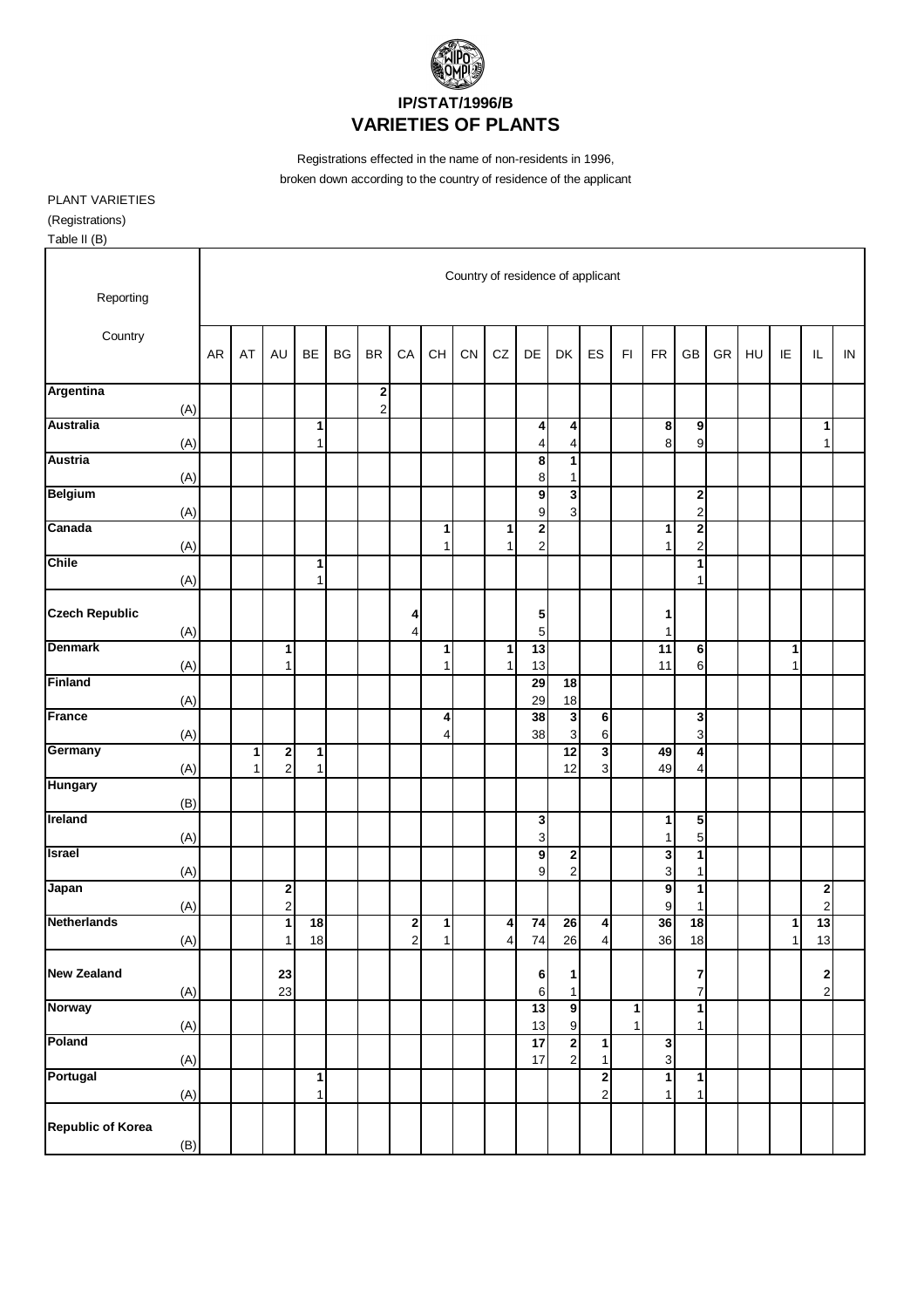

Enregistrements effectués au nom de non-résidents en 1996, répartis selon le pays de résidence du déposant

> OBTENTIONS VÉGÉTALES (Enregistrements) Tableau II (B)

|                                 |                              |    |                        |                |           |                                           |           | Pays de résidence du déposant |                              |    |           |           |                              |        |           |                                             |              |                  |                            |        |                        |
|---------------------------------|------------------------------|----|------------------------|----------------|-----------|-------------------------------------------|-----------|-------------------------------|------------------------------|----|-----------|-----------|------------------------------|--------|-----------|---------------------------------------------|--------------|------------------|----------------------------|--------|------------------------|
| IT                              | <b>JP</b>                    | KR | $\mathsf{L}\mathsf{I}$ | LU             | <b>MX</b> | <b>NL</b>                                 | <b>NO</b> | NZ                            | PL                           | PT | <b>RO</b> | <b>RU</b> | <b>SE</b>                    | SK     | <b>TR</b> | US                                          | ZA           | Others<br>Autres | <b>TOTAL</b>               |        | Pays                   |
|                                 |                              |    |                        |                |           |                                           |           | $\mathbf 3$<br>3              |                              |    |           |           |                              |        |           | 22<br>22                                    |              | 1<br>1           | $\overline{28}$            | 28(A)  | Argentine              |
|                                 | 4<br>4                       |    |                        |                |           | $\boldsymbol{7}$<br>$\overline{7}$        |           | 7<br>$\overline{7}$           |                              |    |           |           |                              |        |           | 26<br>26                                    | 1<br>1       |                  | $\overline{72}$<br>72      | (A)    | <b>Australie</b>       |
|                                 |                              |    |                        |                |           | $\overline{\mathbf{c}}$<br>$\overline{c}$ |           |                               |                              |    |           |           |                              |        |           |                                             |              |                  | $\overline{11}$<br>11      | (A)    | <b>Autriche</b>        |
| 1<br>1                          |                              |    |                        |                |           | $\overline{\mathbf{6}}$<br>6              |           |                               | 1<br>1                       |    |           |           |                              |        |           |                                             |              |                  | $\overline{22}$            | 22(A)  | <b>Belgique</b>        |
|                                 |                              |    |                        |                |           | $\overline{\mathbf{8}}$<br>8              |           |                               |                              |    |           |           |                              |        |           | 56<br>56                                    |              |                  | $\overline{71}$<br>71      | (A)    | Canada                 |
|                                 |                              |    |                        |                |           | $\overline{9}$<br>9                       |           |                               |                              |    |           |           |                              |        |           | 4<br>4                                      |              |                  | 15                         | 15(A)  | Chili                  |
|                                 |                              |    |                        |                |           | $\overline{\mathbf{c}}$<br>$\overline{c}$ |           |                               | 1<br>$\mathbf{1}$            |    |           |           | 1<br>$\mathbf{1}$            | 5<br>5 |           |                                             |              |                  | 19                         | 19(A)  | République<br>tchèque  |
|                                 |                              |    |                        |                |           | 19<br>19                                  |           |                               |                              |    |           |           | 2<br>$\overline{\mathbf{c}}$ |        |           | $\overline{11}$<br>11                       |              |                  | 66                         | 66 (A) | <b>Danemark</b>        |
|                                 |                              |    |                        |                |           | 4<br>4                                    |           |                               | 1<br>1                       |    |           |           | $\overline{\mathbf{5}}$<br>5 |        |           |                                             |              |                  | 57<br>57                   | (A)    | Finlande               |
| 18<br>18                        | $\mathbf{1}$<br>$\mathbf{1}$ |    |                        |                |           | 36<br>36                                  |           |                               |                              |    |           |           | 1<br>$\mathbf{1}$            |        |           | 50<br>50                                    |              |                  | 160<br>160(A)              |        | France                 |
| 8<br>8                          | $\bf 6$<br>6                 |    |                        |                |           | 91<br>91                                  |           | 1<br>$\mathbf{1}$             |                              |    |           |           | $\overline{\mathbf{c}}$<br>2 |        |           | 35<br>35                                    |              |                  | $\overline{215}$<br>215(A) |        | Allemagne              |
|                                 |                              |    |                        |                |           |                                           |           |                               |                              |    | 1<br>1    |           |                              |        |           |                                             |              |                  | 1<br>1                     | (B)    | Hongrie                |
|                                 |                              |    |                        |                |           |                                           |           |                               |                              |    |           |           |                              |        |           |                                             |              |                  | $\boldsymbol{9}$           | 9(A)   | Irlande                |
| 3                               | $\pmb{7}$                    |    |                        |                |           | 31                                        |           |                               |                              |    |           |           |                              |        |           | 1                                           |              |                  | 57                         |        | Israël                 |
| 3<br>1                          | $\boldsymbol{7}$             |    |                        |                |           | 31<br>35                                  |           |                               |                              |    |           |           |                              |        |           | 1<br>1                                      |              |                  | 57<br>51                   | (A)    | Japon                  |
| $\mathbf{1}$<br>$\overline{28}$ | 15                           |    |                        | 2              |           | 35                                        |           | $\mathbf 2$                   | 3                            |    |           |           | $\mathbf{1}$                 |        |           | 1<br>$\overline{71}$                        | 9            | 4                | 51<br>333                  | (A)    | Pays-Bas               |
| 28                              | 15                           |    |                        | $\overline{c}$ |           |                                           |           | $\mathbf 2$                   | 3                            |    |           |           | $\mathbf{1}$                 |        |           | 71                                          | $\mathbf{9}$ | 4                | 333(A)                     |        |                        |
|                                 | 3<br>$\overline{3}$          |    |                        |                |           | 11<br>$11$                                |           |                               | 1<br>$\mathbf{1}$            |    |           |           |                              |        |           | 10<br>10                                    |              |                  | 64                         | 64(A)  | Nouvelle-Zélande       |
|                                 |                              |    |                        |                |           | $\mathbf{1}$<br>1                         |           |                               | $\mathbf{1}$<br>$\mathbf{1}$ |    |           |           | $\mathbf 3$<br>3             |        |           |                                             |              |                  | 29                         | 29(A)  | Norvège                |
|                                 |                              |    |                        |                |           | $\overline{18}$<br>18                     |           |                               |                              |    |           |           |                              |        |           | $\begin{array}{c} \n2 \\ \n2 \n\end{array}$ |              | 3<br>3           | 46                         | 46 (A) | Pologne                |
|                                 |                              |    |                        |                |           |                                           |           |                               |                              |    |           |           |                              |        |           | 4<br>4                                      |              |                  | 9                          | 9(A)   | Portugal               |
|                                 |                              |    |                        |                |           |                                           |           |                               |                              |    |           |           |                              |        |           | 1<br>1                                      |              |                  | $\mathbf{1}$               | 1(B)   | République de<br>Corée |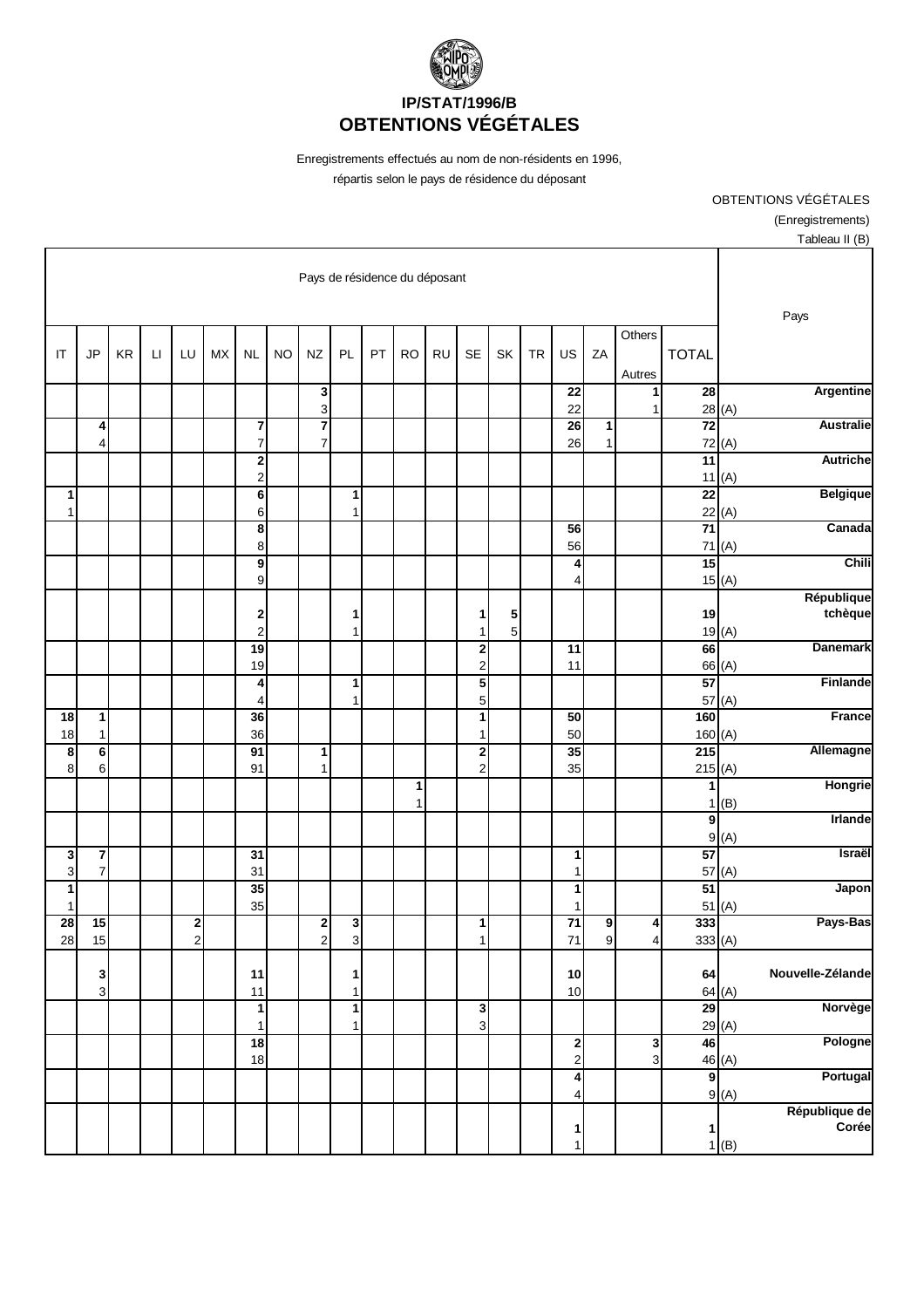

Registrations effected in the name of non-residents in 1996, broken down according to the country of residence of the applicant

PLANT VARIETIES (Registrations) Table II (B)

| . 00000                                         |            |                                |        |        |                     |           |           |    |                     |                                   |          |               |                              |        |    |                       |                                  |    |    |        |          |    |
|-------------------------------------------------|------------|--------------------------------|--------|--------|---------------------|-----------|-----------|----|---------------------|-----------------------------------|----------|---------------|------------------------------|--------|----|-----------------------|----------------------------------|----|----|--------|----------|----|
| Reporting                                       |            |                                |        |        |                     |           |           |    |                     | Country of residence of applicant |          |               |                              |        |    |                       |                                  |    |    |        |          |    |
| Country                                         |            | AR                             | AT     | AU     | <b>BE</b>           | <b>BG</b> | <b>BR</b> | CA | CH                  | CN                                | CZ       | DE            | <b>DK</b>                    | ES     | F1 | <b>FR</b>             | GB                               | GR | HU | IE     | IL       | IN |
| <b>Slovakia</b>                                 | (A)        |                                |        |        |                     |           |           |    |                     |                                   | 60<br>60 | 10<br>10      | $\mathbf{1}$<br>1            |        |    | 9<br>9                |                                  |    |    |        |          |    |
| <b>South Africa</b>                             | (A)        |                                |        | 8<br>8 | 1<br>1              |           |           |    | 1<br>1              |                                   |          | 27<br>27      | $\mathbf{1}$<br>$\mathbf{1}$ |        |    | 6<br>$6 \mid$         |                                  |    |    | 1<br>1 | 4<br>4   |    |
| <b>Spain</b>                                    | (A)        |                                |        |        | 3<br>$\overline{3}$ |           |           |    | 1<br>1              |                                   |          | 11<br>11      |                              |        |    | 47<br>47              | 12<br>12                         |    |    | 6<br>6 | 3<br>3   |    |
| <b>Sweden</b>                                   | (A)        |                                |        |        |                     |           |           |    | 8<br>8              |                                   |          | 9<br>9        | 3<br>3                       |        |    | 4<br>4                | $\overline{7}$<br>$\overline{7}$ |    |    |        |          |    |
| <b>Switzerland</b>                              | (A)        |                                | 1<br>1 |        |                     |           |           |    |                     |                                   |          | 56<br>56      | 8<br>8                       |        |    | $\overline{22}$<br>22 | 11<br>11                         |    |    |        |          |    |
| <b>United Kingdom</b>                           | (A)        |                                |        |        | 3<br>$\overline{3}$ |           |           |    |                     |                                   |          | 28<br>28      | 5<br>5                       |        | 1  | 23<br>23              |                                  |    |    | 4<br>4 |          |    |
| <b>United States of</b><br>America              | (A)<br>(B) |                                |        | 7<br>7 | 2<br>$\overline{a}$ |           |           | 1  |                     |                                   |          | 49<br>1<br>48 | 27<br>27                     | 2<br>2 |    | 18<br>18              | 13<br>5<br>8                     |    |    |        | 8        |    |
| <b>Uruguay</b>                                  | (A)        | $\mathbf{z}$<br>$\overline{7}$ |        |        |                     |           |           |    |                     |                                   |          |               |                              |        |    |                       |                                  |    |    |        |          |    |
| <b>Community Plant</b><br><b>Variety Office</b> | (A)        |                                |        | 5<br>5 |                     |           |           | 1  | 7<br>$\overline{7}$ |                                   |          |               |                              |        |    |                       |                                  |    |    |        | 14<br>14 |    |